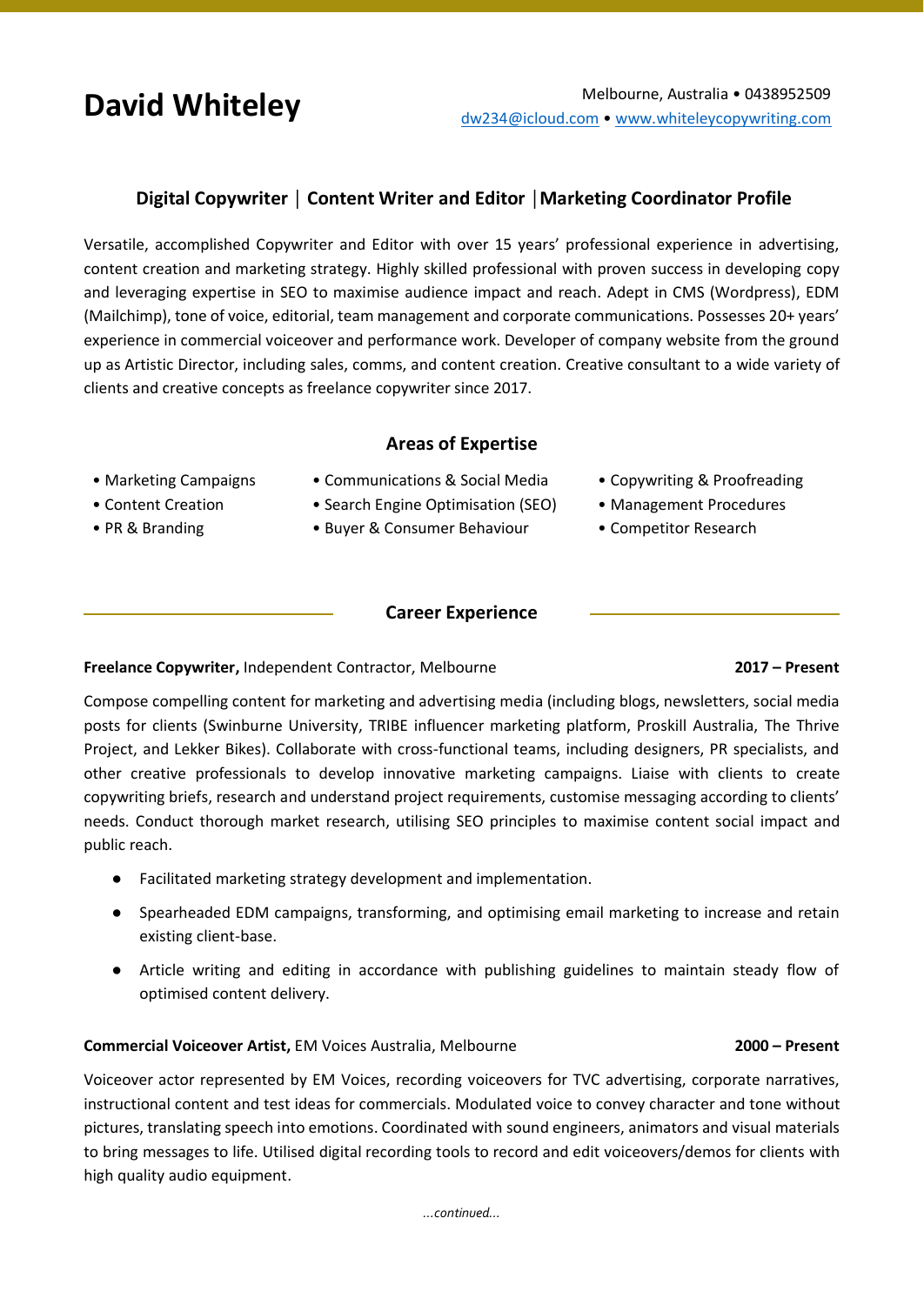- Boasting 15+ years of voice over experience, narrating 1000+ radio, TV, and cinema campaigns.
- Produced instructional videos for online and internal corporate learning portals.
- Presented at corporate in-house events as well as providing announcements for touring presentations such as the Al Gore tour.

#### **Artistic Director & Marketing Manager,** Red Stitch, Melbourne **2004 – 2013**

Curated an annual season of plays and special events over 9-year period, overseeing production schedule. Led theatrical development, commissioning, developing and approving scripts from first draft to production. Managed production budgets, hiring staff, and relationships with funding institutions - government entities, sponsors, donors, subscribers and external partners. Established and expanded social media interactions, wrote copy and digital content, and developed a strong marketing presence.

- Played pivotal role in transforming company's management procedures, growing business into prominent, nationally recognised and respected organisation by building loyal subscription base.
- Administered Red Stitch's successful application for first Federal triennial grant (2009-2012) from the Australia Council as well as several supervising several other successful grants from State Government and philanthropic organisations.
- Pioneered and executed online ticketing, CRM and subscription management services.

### **Education**

## **B.A. (Hons) in Literature, Politics, Economics & History (First class)** Monash University, Melbourne, Australia

### **Interactive Media Diploma**

Swinburne University, Melbourne, Australia

Modules: Motion graphic software, sound editing software, web design and graphic design software

## **Professional Training**

SEO Copywriting Course, Australian Copywriting School, 2017 Inbound Marketing Certification, HubSpot, 2018

### **Notable Achievements**

- Copywriting consultant for the National Centre for Reconciliation Practice launch (2022)
- Selected to appear in multiple film, television, and stage production plays such as Jack Irish on ABC TV, The Wrong Girl (Channel 10), and Gallipoli (Channel 9), as well as series regular William Hobart in The Doctor Blake Mysteries (ABC).
- Selected as an actor in feature films, including Killer Elite (2010) with Jason Statham, Clive Owen and Robert DeNiro, and The Menkoff Method (2013).
- National voiceover campaigns as MVO for major clients including BMW, Telstra, and The Australian Government
- Did voiceover introduction for Al Gore during his Australian speaking tour in 2006.